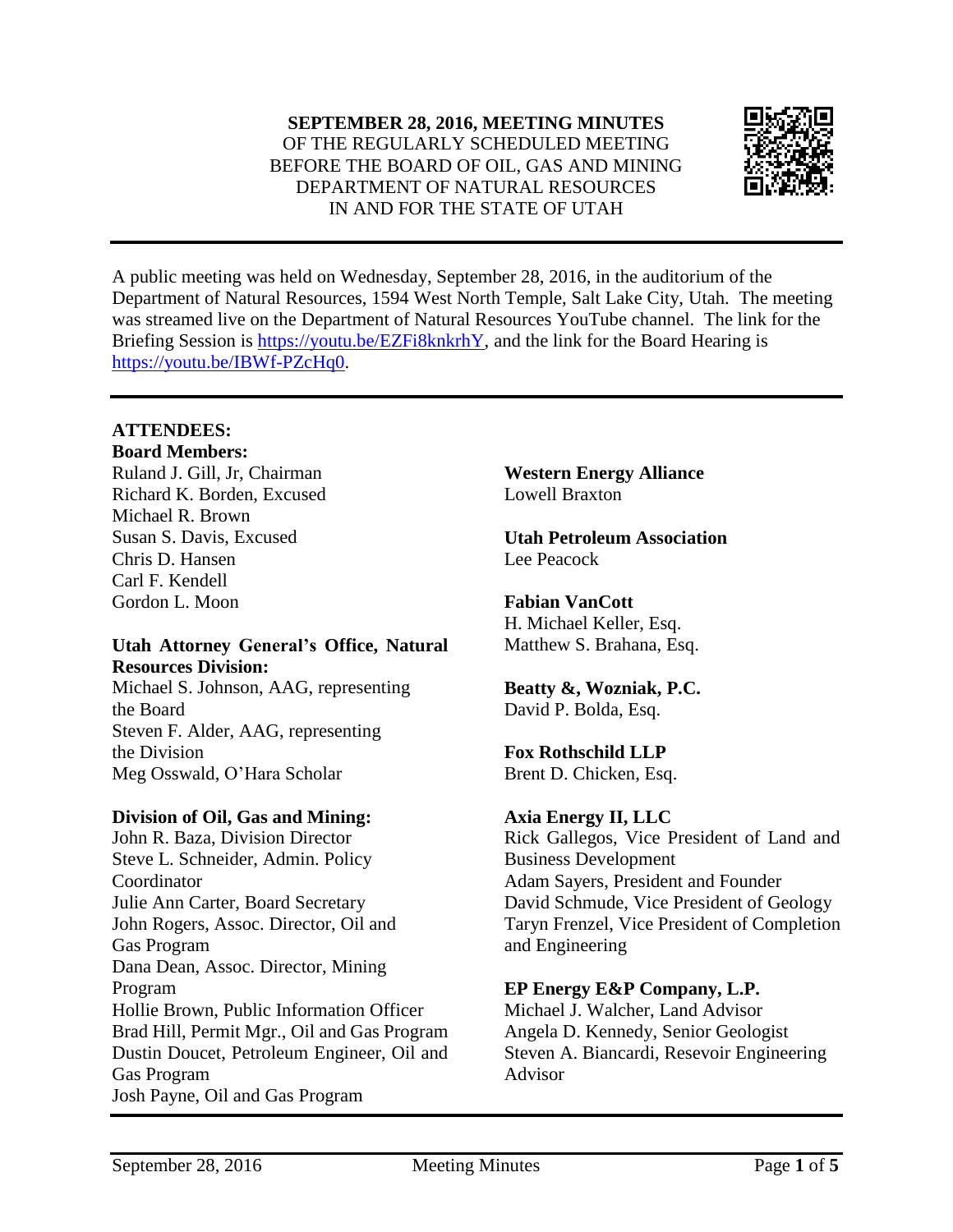## *BRIEFING SESSION:*

The Chairman, Ruland J. Gill, Jr., called the meeting to order at 9:00 a.m. Mr. John R. Baza, Director of the Division of Oil, Gas, and Mining, conducted the briefing session.

1. Discussion of OSM and OGM Interactions

Ms. Dana Dean briefed the board on interactions between the Office of Surface Mining and the Division of Oil, Gas and Mining. OSM is an oversight agency for the Division.

2. Proposed Board Hearing Schedule for 2017

The Board was briefed on the proposed hearing schedule for 2017. The Board will be asked to approve the schedule at the next regularly scheduled meeting on October 26, 2016.

- 3. Other
	- Discussion of Board's Holiday Social.
- 4. Next Month's Agenda and Division Calendar
	- IOGCC Annual Conference, Little Rock, AK.
	- Collaborative meeting, Duchesne, UT, on October 13th.
	- The next Board Hearing is on October 26th.
	- Funding Meeting on October 25th.
	- The November/December combined monthly hearing will be on December 7th.
- 5. Opportunity for Public Comment

The Chairman opened the meeting for public comments. Seeing none, the briefing session adjourned at 9:38 a.m.

#### **FORMAL SESSION:**

The Chairman, Ruland J. Gill, Jr., called the formal session of the Board of Oil Gas and Mining hearing to order at 10:00 a.m. The Board heard the following matters:

*Please note: Transcripts of the formal items will be available for review at the Division offices approximately fifteen business days after the hearing date. Copies of individual transcripts may be purchased from Alpine Court Reporting, 243 East 400 South, Suite 101B, Salt Lake City, Utah 84111, ph.: 801-691-1000.*

1. Docket No. 2016-019 Cause No. [RO&G-2016-01](http://ogm.utah.gov/amr/boardtemp/redesign/2016/09_Sep/Dockets/2016-019_ROG-2016-01_Rulemaking.php) – In the matter of Formal Rulemaking to repeal and re-enact as modified the Oil and Gas Regulatory Program Rule for Reporting of Undesirable Events, R649-3-32.

Time: 10:02 a.m. - 10:09 a.m.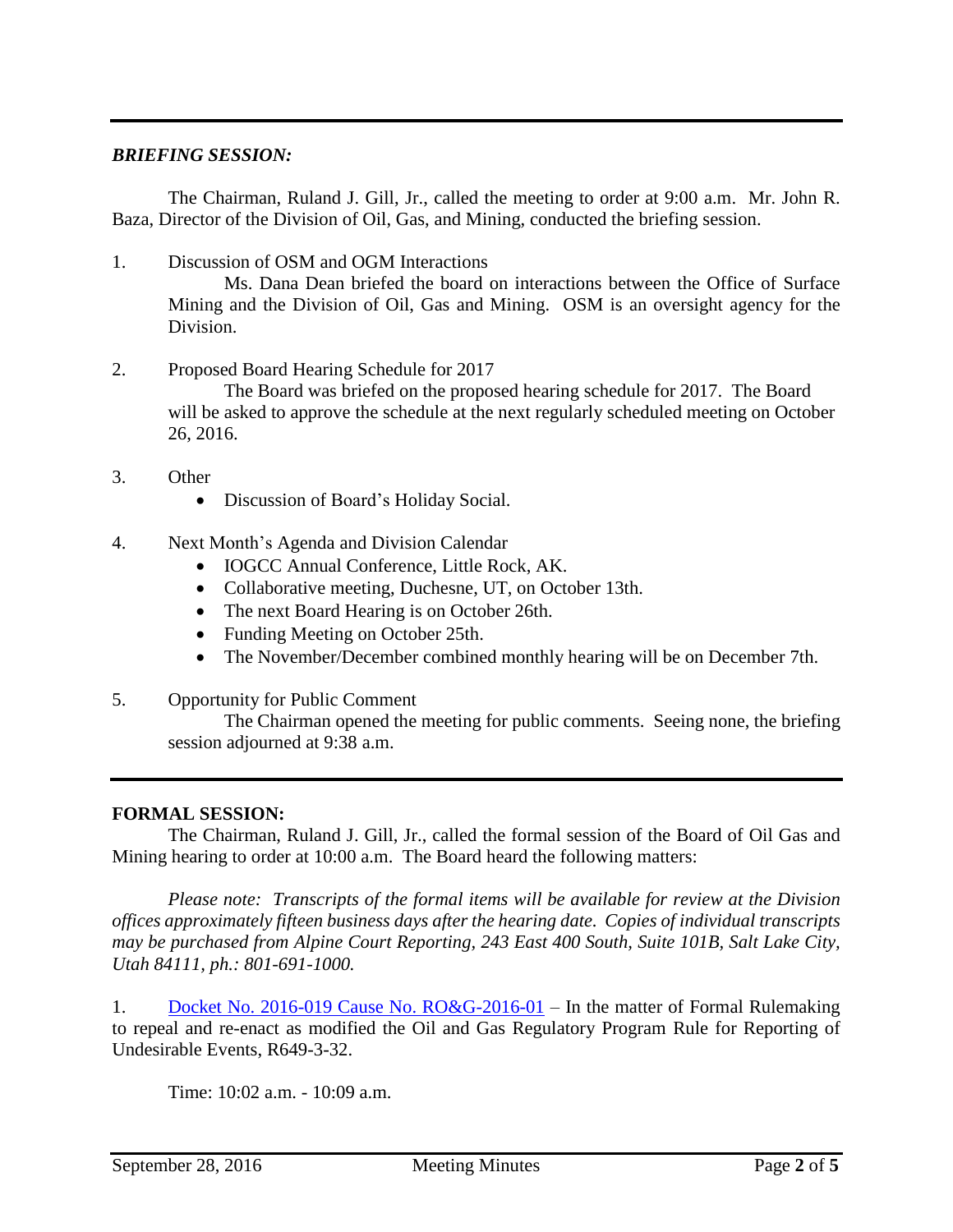Board Members present – Ruland J Gill, Jr., Chairman, Michael R. Brown, Chris D. Hansen, Carl F. Kendell, and Gordon L. Moon. Richard K. Borden, and Susan S. Davis were excused.

Counsel for the Board – Michael S. Johnson, Assistant Attorney General, Utah Attorney General's Office, Natural Resources Division.

Counsel for the Division – Steven F. Alder, and Melissa L. Reynolds, Assistant Attorney General, Utah Attorney General's Office, Natural Resources Division. Witness: Steven S. Schneider.

This matter has been through the informal rule-making process. The Board was briefed on this matter last month. The official formal comment period runs from September 15th to October 17th. Today we are accepting public comments at the hearing, as well as written comments until October 17. Comments were taken from Lee Peacock, President of the Utah Petroleum Association, and from Lowell Braxton, Western Energy Alliance. The Board is asked to continue the matter until next month.

The Board continued the matter to the October 26, 2016, Board Hearing by unanimous vote. Mr. Ruland J Gill, Jr., Chairman, Mr. Michael R. Brown, Mr. Chris D. Hansen, Mr. Carl F. Kendell, and Mr. Gordon L. Moon were present to participate at the hearing and vote on the matter. Mr. Richard K. Borden and Ms. Susan S. Davis were excused.

2. Docket No. [2016-016](http://ogm.utah.gov/amr/boardtemp/redesign/2016/09_Sep/Dockets/2016-016_222-17_Patmos.php) Cause No. 222-17 – In the matter of the Notice of Agency Action for an Order forfeiting a surety bond provided by PATMOS ENERGY, LLC and authorizing the Division to plug and reclaim three wells located in Sections 7 and 17, Township 14 South, Range 14 East and in Section 14, Township 15 South, Range 14 East, in Carbon County, Utah.

*(This matter was continued from the August 24, 2016, Board hearing.)*

Time: 10:09 a.m. - 10:10 a.m.

Board Members present – Ruland J Gill, Jr., Chairman, Michael R. Brown, Chris D. Hansen, Carl F. Kendell, and Gordon L. Moon. Richard K. Borden, and Susan S. Davis were excused.

Counsel for the Board – Michael S. Johnson, Assistant Attorney General, Utah Attorney General's Office, Natural Resources Division.

Counsel for the Division – Steven F. Alder, and Melissa L. Reynolds, Assistant Attorney General, Utah Attorney General's Office, Natural Resources Division.

Counsel for the Respondent – Thomas N. Crowther, THOMAS N. CROWTHER, P.C., Attorney for Patmos Energy, LLC., Not present.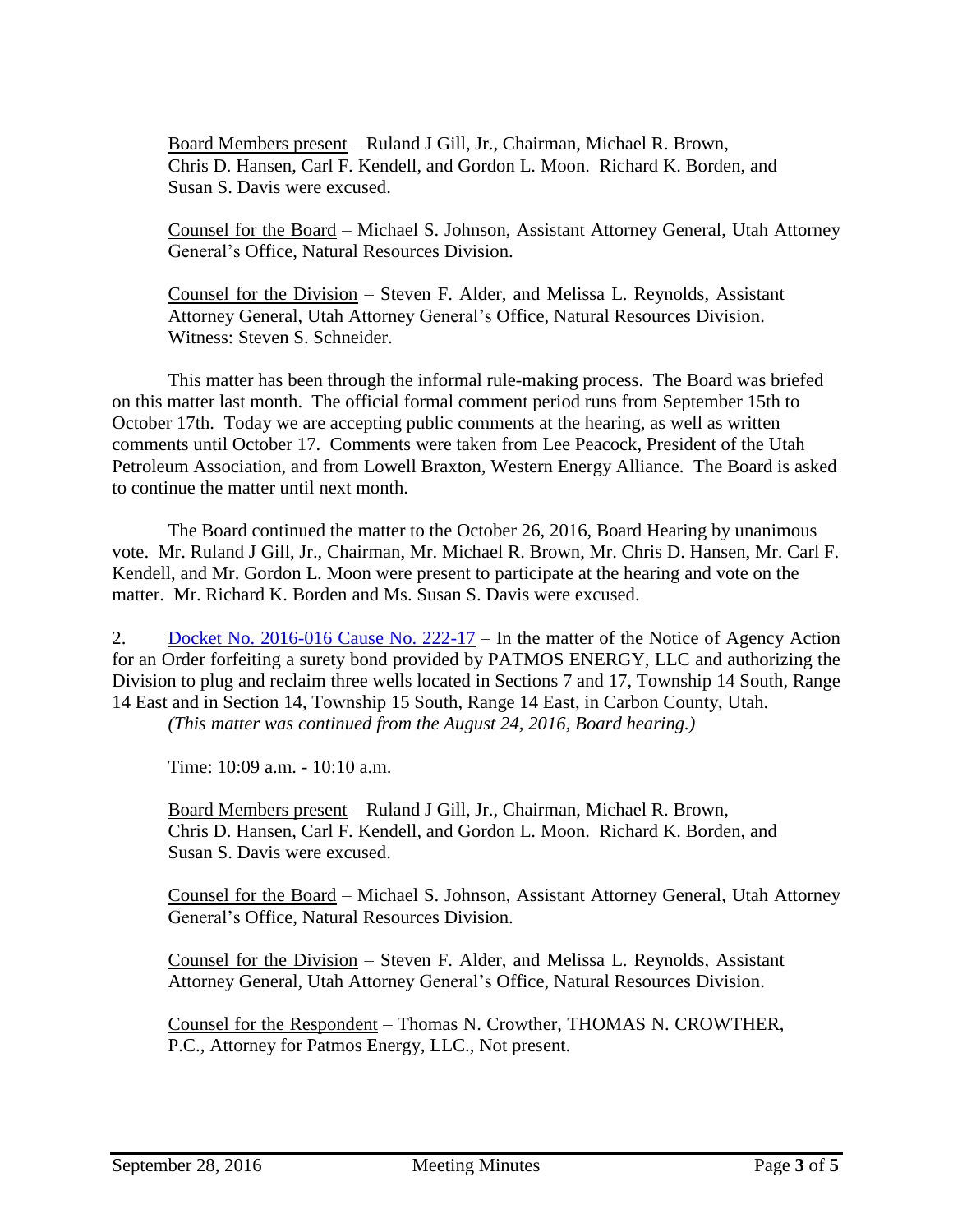A stipulated motion to continue the hearing for this matter has been filed. The Board noted the motion.

3. Docket No. [2016-017](http://ogm.utah.gov/amr/boardtemp/redesign/2016/09_Sep/Dockets/2016-017_139-139_Axia.php) Cause No. 139-139 – In the matter of the Request for Agency Action of AXIA ENERGY II, LLC for an order pooling all interests, including the compulsory pooling of certain non-consenting or unlocatable owners, in two 1,280-acre (or substantial equivalent) drilling units established by the Board's order in Cause No. 139-138 in Sections 29 and 32, and 28, and 33, Township 2 South, Range 1 West, USM, Duchesne County, Utah.

Time: 10:10 a.m. - 2:25 p.m.

Board Members present – Ruland J Gill, Jr., Chairman, Michael R. Brown, Chris D. Hansen, Carl F. Kendell, and Gordon L. Moon. Richard K. Borden, and Susan S. Davis were excused.

Counsel for the Board – Michael S. Johnson, Assistant Attorney General, Utah Attorney General's Office, Natural Resources Division.

Counsel for the Division – Steven F. Alder, Assistant Attorney General, Utah Attorney General's Office, Natural Resources Division. Witnesses: Dustin Doucet, Brad Hill, Josh Payne, and John Rogers.

Counsel for the Petitioner – H. Michael Keller, and Matthew S. Brahana, Fabian VanCott. Witnesses: Rick Gallegos, and Adam Sayers.

The Petitioner is requesting pooling lands established by the Board in Cause No. 138- 138. The Board approved Phase 1 of the Petitioner's Request for Agency Action as submitted, and took Phase 2 under advisement. A decision regarding Phase 2 may be issued at a later date. The vote was unanimous vote. Mr. Ruland J Gill, Jr., Chairman, Mr. Michael R. Brown, Mr. Chris D. Hansen, Mr. Carl F. Kendell, and Mr. Gordon L. Moon were present to participate at the hearing and vote on the matter. Mr. Richard K. Borden and Ms. Susan S. Davis were excused.

4. Docket No. [2016-018](http://ogm.utah.gov/amr/boardtemp/redesign/2016/09_Sep/Dockets/2016-018_139-140_Axia.php) Cause No. 139-140 – In the matter of the Amended and Restated Request for Agency Action of AXIA ENERGY II, LLC for an order modifying the Board's orders entered in Cause Nos. 131-14, 139-42, 139-90 to establish 1,280-acre (or substantial equivalent) drilling units for the production of oil, gas and associated hydrocarbons from the Lower Green River-Wasatch (Colton) Formations, comprised of Sections 25 through 36 of Township 2 South, Range 2 West, USM and Sections 25 through 28 and 33 through 36, of Township 2 South, Range 3 West, USM, all in Duchesne County, Utah.

Time: 2:25 p.m. – 7:40 p.m.